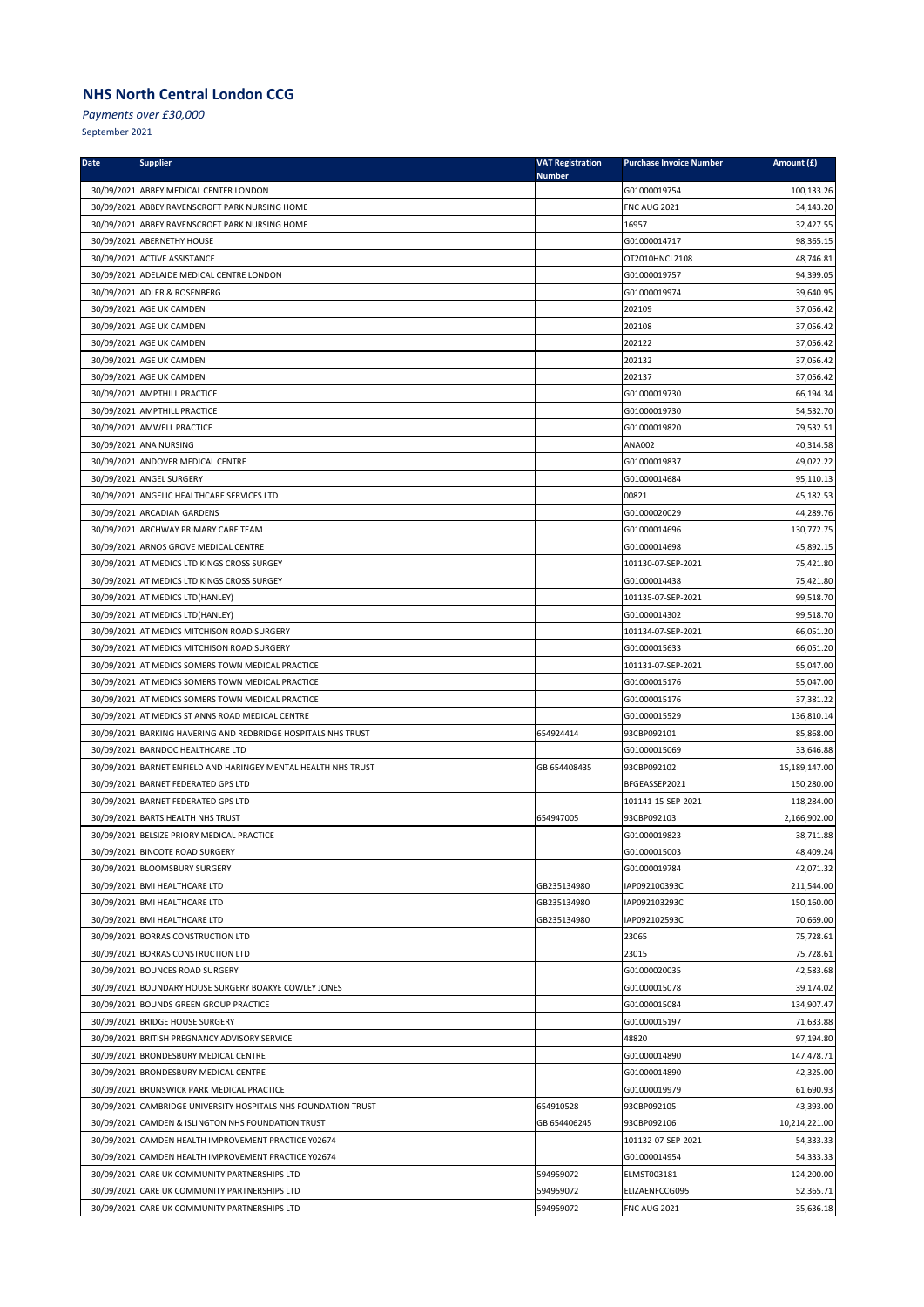*Payments over £30,000*

| <b>Date</b>          | <b>Supplier</b>                                                  | <b>VAT Registration</b><br><b>Number</b> | <b>Purchase Invoice Number</b> | Amount (£)   |
|----------------------|------------------------------------------------------------------|------------------------------------------|--------------------------------|--------------|
|                      | 30/09/2021 CARE UK COMMUNITY PARTNERSHIPS LTD                    | 594959072                                | OGILV009255                    | 34,560.00    |
|                      | 30/09/2021 CATARACT CENTRE                                       |                                          | 721                            | 70,315.41    |
|                      | 30/09/2021 CATARACT CENTRE                                       |                                          | 704                            | 50,000.00    |
|                      | 30/09/2021 CATARACT CENTRE                                       |                                          | 719                            | 44,423.52    |
|                      | 30/09/2021 CAVERSHAM GROUP PRACTICE                              |                                          | G01000019765                   | 139,176.26   |
|                      | 30/09/2021 CENTRAL & NORTH WEST LONDON NHS FOUNDATION TRUST      | 654970895                                | 93CBP092107                    | 3,245,300.00 |
|                      | 30/09/2021 CENTRAL & NORTH WEST LONDON NHS FOUNDATION TRUST      | 654970895                                | 53493757                       | 116,152.00   |
|                      | 30/09/2021 CENTRAL & NORTH WEST LONDON NHS FOUNDATION TRUST      | 654970895                                | 53498856                       | 55,310.44    |
|                      | 30/09/2021 CENTRAL LONDON COMMUNITY HEALTHCARE NHS TRUST         | 654440485                                | 93CBP092108                    | 4,141,107.00 |
|                      | 30/09/2021 CERNER LTD                                            | 779 0471 93                              | 101963425                      | 77,551.33    |
|                      | 30/09/2021 CHALFONT ROAD SURGERY                                 |                                          | G01000015066                   | 76,979.36    |
|                      | 30/09/2021 CHARLTON HOUSE MEDICAL CENTRE                         |                                          | G01000020012                   | 57,095.77    |
|                      | 30/09/2021 CHASE (COCKFOSTERS) LTD                               |                                          | 014                            | 73,750.00    |
|                      | 30/09/2021 CHELSEA AND WESTMINSTER HOSPITAL NHS FOUNDATION TRUST | 654915415                                | 93CBP092109                    | 305,589.00   |
|                      | 30/09/2021 CHESHIRE ROAD SURGERY                                 |                                          | G01000015427                   | 49,366.01    |
|                      | 30/09/2021 CHILDRENS COMPLEX CARE LTD                            |                                          | 33028                          | 49,230.72    |
|                      | 30/09/2021 CHILDRENS COMPLEX CARE LTD                            |                                          | 33735                          | 48,935.04    |
|                      | 30/09/2021 CHILDRENS COMPLEX CARE LTD                            |                                          | 33029                          | 32,219.32    |
|                      | 30/09/2021 CHILTERN SUPPORT & HOUSING LTD                        |                                          | 425411                         | 44,528.40    |
|                      | 30/09/2021 CHILTERN SUPPORT & HOUSING LTD                        |                                          | 42608                          | 32,883.85    |
|                      | 30/09/2021 CHILTERN SUPPORT & HOUSING LTD                        |                                          | 425411                         | 32,777.85    |
|                      | 30/09/2021 CHOLMLEY GARDENS MEDICAL CENTRE                       |                                          | G01000014989                   | 57,849.73    |
|                      | 30/09/2021 CITY ROAD MEDICAL CENTRE                              |                                          | G01000019810                   | 70,613.85    |
|                      | 30/09/2021 CITY ROAD MEDICAL CENTRE                              |                                          | G01000019810                   | 31,725.00    |
|                      | 30/09/2021 CLAASSEN & PARTNER                                    |                                          | G01000014565                   | 57,360.03    |
|                      | 30/09/2021 CLAASSEN & PARTNER                                    |                                          | G01000014565                   | 48,510.00    |
|                      | 30/09/2021 CLERKENWELL MEDICAL PRACTICE                          |                                          | G01000019814                   | 118,365.54   |
|                      | 30/09/2021 COCKFOSTERS MEDICAL CENTRE                            |                                          | G01000020009                   | 51,285.01    |
|                      | 30/09/2021 COMMUNITY BARNET                                      |                                          | CB0966                         | 34,500.00    |
|                      | 30/09/2021 COMMUNITY BARNET                                      |                                          | CB1009                         | 34,500.00    |
|                      | 30/09/2021 COMMUNITY BARNET                                      |                                          | CB1001                         | 34,500.00    |
|                      | 30/09/2021 COMMUNITY HEALTH PARTNERSHIPS LTD                     | GB782562113                              | 0060211715                     | 52,000.00    |
|                      | 30/09/2021 CONSULTANT CONNECT LTD                                | GB212422658                              | <b>INV1082</b>                 | 74,616.00    |
|                      | 30/09/2021 CORNWALL HOUSE SURGERY                                |                                          | G01000019918                   | 40,642.73    |
|                      | 30/09/2021 CROUCH HALL SURGERY                                   |                                          | G01000015360                   | 60,132.89    |
|                      | 30/09/2021 DELL CORPORATION LTD                                  | 635823528                                | 7402736330                     | 40,750.00    |
|                      | 30/09/2021 DELL CORPORATION LTD                                  | 635823528                                | 7402736329                     | 40,750.00    |
|                      | 30/09/2021 DELL CORPORATION LTD                                  | 635823528                                | 7402736331                     | 40,750.00    |
|                      | 30/09/2021 DELL CORPORATION LTD                                  | 635823528                                | 7402736327                     | 40,750.00    |
|                      | 30/09/2021 DELL CORPORATION LTD                                  | 635823528                                | 7402736328                     | 40,750.00    |
|                      | 30/09/2021 DERWENT CRESCENT MEDICAL CENTRE                       |                                          | G01000015473                   | 39,630.87    |
|                      | 30/09/2021 DR AKUNJEE                                            |                                          | G01000019893                   | 128,562.15   |
|                      | 30/09/2021 DR AZIM & PARTNERS                                    |                                          | G01000020062                   | 58,979.18    |
| 30/09/2021 DR CAPLAN |                                                                  |                                          | G01000015514                   | 80,126.81    |
|                      | 30/09/2021 DR DS MONKMAN                                         |                                          | G01000015329                   | 81,409.41    |
|                      | 30/09/2021 DR FJ MCKENZIE EAST FINCHLEY                          |                                          | G01000014242                   | 31,178.34    |
|                      | 30/09/2021 DR IKUWUKE                                            |                                          | G01000014398                   | 36,098.69    |
|                      | 30/09/2021 DR JEYARAJAH                                          |                                          | G01000015482                   | 43,868.20    |
|                      | 30/09/2021 DR M STEINBERG                                        |                                          | G01000015691                   | 87,163.35    |
|                      | 30/09/2021 DR M STEINBERG                                        |                                          | G01000015691                   | 53,759.34    |
|                      | 30/09/2021 DR QM RAHMAN                                          |                                          | G01000020021                   | 60,456.45    |
| 30/09/2021 DR ROHAN  |                                                                  |                                          | G01000014601                   | 121,575.87   |
| 30/09/2021 DR ROHAN  |                                                                  |                                          | G01000014193                   | 55,928.28    |
|                      | 30/09/2021 DR SIVANANTHAN                                        |                                          | G01000015115                   | 41,623.56    |
|                      | 30/09/2021 DR WOOLLACOTT                                         |                                          | G01000019876                   | 41,257.33    |
|                      | 30/09/2021 DRS CARE HOMES LTD                                    |                                          | SK44                           | 33,615.62    |
|                      | 30/09/2021 DRS CARE HOMES LTD                                    |                                          | SK46                           | 33,615.62    |
|                      | 30/09/2021 DRS CARE HOMES LTD                                    |                                          | SK47                           | 33,615.62    |
|                      | 30/09/2021 DRS NEELESH & TAMARA BOWRY                            |                                          | G01000019853                   | 33,361.99    |
|                      | 30/09/2021 EAGLE HOUSE SURGERY ENFIELD                           |                                          | G01000015305                   | 98,806.29    |
|                      | 30/09/2021 EAST AND NORTH HERTFORDSHIRE NHS TRUST                | 654973984                                | 93CBP092110                    | 108,139.00   |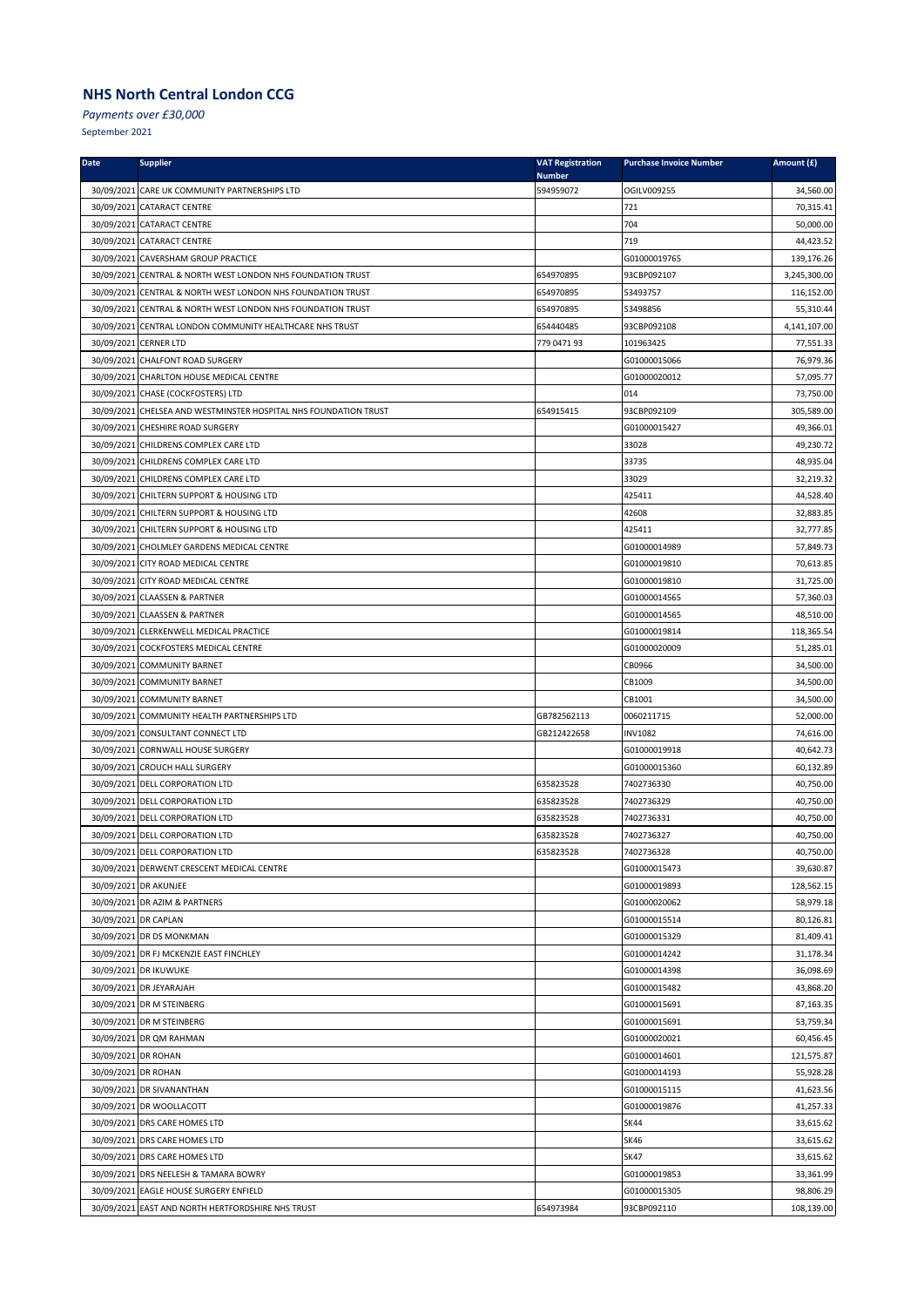*Payments over £30,000*

| Date            | <b>Supplier</b>                                                           | <b>VAT Registration</b><br><b>Number</b> | <b>Purchase Invoice Number</b> | Amount (£)   |
|-----------------|---------------------------------------------------------------------------|------------------------------------------|--------------------------------|--------------|
|                 | 30/09/2021 EAST ENFIELD MEDICAL PRACTICE                                  |                                          | G01000015318                   | 53,215.52    |
|                 | 30/09/2021 EAST FINCHLEY MEDICAL PRACTICE                                 |                                          | G01000019966                   | 56,635.97    |
|                 | 30/09/2021 EAST LONDON NHS FOUNDATION TRUST                               | 654975390                                | 93CBP092111                    | 83,916.00    |
|                 | 30/09/2021 ELIZABETH AVENUE GROUP PRACTICE                                |                                          | G01000019746                   | 82,999.97    |
|                 | 30/09/2021 ELIZABETH AVENUE GROUP PRACTICE                                |                                          | G01000019746                   | 64,812.18    |
|                 | 30/09/2021 ENFIELD HEALTH PARTNERSHIP LTD                                 |                                          | EHP118                         | 48,759.53    |
|                 | 30/09/2021 ENFIELD HEALTHCARE ALLIANCE LTD                                |                                          | G01000015075                   | 72,064.16    |
|                 | 30/09/2021 ENFIELD HEALTHCARE COOPERATIVE LTD                             |                                          | EHCL2122012                    | 109,200.00   |
|                 | 30/09/2021 ENFIELD HEALTHCARE COOPERATIVE LTD                             |                                          | EHCL2122014                    | 71,250.00    |
|                 | 30/09/2021 ENFIELD HEALTHCARE COOPERATIVE LTD                             |                                          | EHCL2122011                    | 39,250.00    |
|                 | 30/09/2021 ENFIELD ONE LTD                                                |                                          | 062021                         | 184,103.00   |
|                 | 30/09/2021 ENFIELD ONE LTD                                                |                                          | 082021                         | 184,103.00   |
|                 | 30/09/2021 ENFIELD ONE LTD                                                |                                          | 072021                         | 184,103.00   |
|                 | 30/09/2021 ERNST & YOUNG LLP                                              | 773831408                                | GB01G000227436                 | 44,449.00    |
|                 | 30/09/2021 EVERGLADE MEDICAL PARCTICE                                     |                                          | G01000019910                   | 66,191.85    |
|                 | 30/09/2021 EVERGREEN PCC                                                  |                                          | G01000015430                   | 145,660.60   |
|                 | 30/09/2021 FAMILY PRACTICE LONDON                                         |                                          | G01000019769                   | 42,569.44    |
|                 | 30/09/2021 FEDERATED 4 HEALTH LTD                                         |                                          | EXTACCESS2122Q2                | 311,129.75   |
|                 | 30/09/2021 FEDERATED 4 HEALTH LTD                                         |                                          | G01000014184                   | 153,730.60   |
|                 | 30/09/2021 FEDERATED 4 HEALTH LTD                                         |                                          | QISTIMMSMONTH162122            | 46,000.00    |
|                 | 30/09/2021 FOREST GROUP PRACTICE                                          |                                          | G01000014214                   | 663,941.68   |
|                 | 30/09/2021 FOREST GROUP PRACTICE                                          |                                          | G01000014214                   | 136,785.31   |
|                 | 30/09/2021 FOREST GROUP PRACTICE                                          |                                          | G01000014214                   | 73,522.33    |
|                 | 30/09/2021 FOREST GROUP PRACTICE                                          |                                          | G01000014214                   | 64,696.94    |
|                 | 30/09/2021 FOREST GROUP PRACTICE                                          |                                          | G01000014214                   | 61,614.68    |
|                 | 30/09/2021 FOREST GROUP PRACTICE                                          |                                          | G01000014214                   | 61,440.00    |
|                 | 30/09/2021 FOREST GROUP PRACTICE                                          |                                          | G01000014214                   | 32,427.76    |
|                 | 30/09/2021 FOUR SEASONS HEALTH CARE LTD                                   | 927365991                                | FNC AUG 2021A                  | 50,678.80    |
|                 | 30/09/2021 GANESH & PARTNER                                               |                                          | G01000014802                   | 45,646.54    |
|                 | 30/09/2021 GET THE WORLD MOVING UK LTD                                    | 144970985                                | INV1936202                     | 640,000.00   |
|                 | 30/09/2021 GET THE WORLD MOVING UK LTD                                    | 144970985                                | INV1936202                     | 134,400.00   |
|                 | 30/09/2021 GET THE WORLD MOVING UK LTD                                    | 144970985                                | INV1936202                     | 32,000.00    |
|                 | 30/09/2021 GILLAN HOUSE SURGERY                                           |                                          | G01000020041                   | 77,943.81    |
|                 | 30/09/2021 GOODINGE GROUP PRACTICE                                        |                                          | G01000019737                   | 104,031.06   |
|                 | 30/09/2021 GOWER STREET PRACTICE                                          |                                          | G01000019727                   | 53,573.98    |
|                 | 30/09/2021 GRAYS INN MEDICAL PRACTICE                                     |                                          | G01000014308                   | 55,601.70    |
|                 | 30/09/2021 GRAYS INN MEDICAL PRACTICE                                     |                                          | G01000014308                   | 32,256.00    |
|                 | 30/09/2021 GREAT ORMOND STREET HOSPITAL FOR CHILDREN NHS FOUNDATION TRUST | 654922910                                | 93CBP092112                    | 7,665,194.00 |
|                 | 30/09/2021 GREEN CEDARS GP SURGERY                                        |                                          | G01000020046                   | 40,389.91    |
|                 | 30/09/2021 GREEN LANES SURGERY                                            |                                          | G01000014217                   | 153,811.89   |
|                 | 30/09/2021 GREENFIELD MEDICAL CENTRE                                      |                                          | G01000014342                   | 46,265.09    |
|                 | 30/09/2021 GRIMBLE & PARTNERS                                             |                                          | G01000014687                   | 61,797.61    |
|                 | 30/09/2021 GRIMBLE & PARTNERS                                             |                                          | 01.09.223                      | 50,600.00    |
|                 | 30/09/2021 GROUP PRACTICE AT RIVER PLACE                                  |                                          | G01000019723                   | 82,479.92    |
|                 | 30/09/2021 GROVELANDS ROAD MEDICAL CENTRE                                 |                                          | G01000014415                   | 78,417.97    |
|                 | 30/09/2021 GUYS & ST THOMAS HOSPITAL NHS FOUNDATION TRUST                 | 654923417                                | 93CBP092113                    | 1,326,476.00 |
|                 | 30/09/2021 HAMPSTEAD GROUP PRACTICE                                       |                                          | G01000014283                   | 133,913.23   |
|                 | 30/09/2021 HARTWIG CARE LTD                                               |                                          | 12136                          | 112,413.72   |
|                 | 30/09/2021 HARTWIG CARE LTD                                               |                                          | 12137                          | 43,902.96    |
|                 | 30/09/2021 HAVERGAL VILLAS                                                |                                          | G01000014371                   | 45,078.61    |
|                 | 30/09/2021 HEALTHCARE GATEWAY LTD                                         | 114948015                                | <b>INV0906</b>                 | 37,291.19    |
|                 | 30/09/2021 HEALTHCARE GATEWAY LTD                                         | 114948015                                | <b>INV0906</b>                 | 35,667.94    |
|                 | 30/09/2021 HEATHFIELDS                                                    |                                          | G01000014429                   | 58,193.03    |
|                 | 30/09/2021 HENDON WAY SURGERY                                             |                                          | G01000020059                   | 59,305.29    |
|                 | 30/09/2021 HIGHBURY GRANGE MEDICAL PRACTICE                               |                                          | G01000019826                   | 74,989.65    |
|                 | 30/09/2021 HIGHGATE GROUP PRACTICE                                        |                                          | G01000014311                   | 118,424.50   |
|                 | 30/09/2021 HIGHGATE PRIVATE CLINIC LTD                                    |                                          | 93C0421HG                      | 107,880.56   |
|                 | 30/09/2021 HIGHGATE PRIVATE CLINIC LTD                                    |                                          | 93C12TH                        | 92,340.00    |
|                 | 30/09/2021 HIGHLANDS PRACTICE                                             | 773865873                                | G01000020032                   | 80,467.35    |
| 30/09/2021 HMRC |                                                                           | 654457614                                | 475PS004403182205A             | 419,178.10   |
| 30/09/2021 HMRC |                                                                           | 654457614                                | 475PS004403182205A             | 279,295.38   |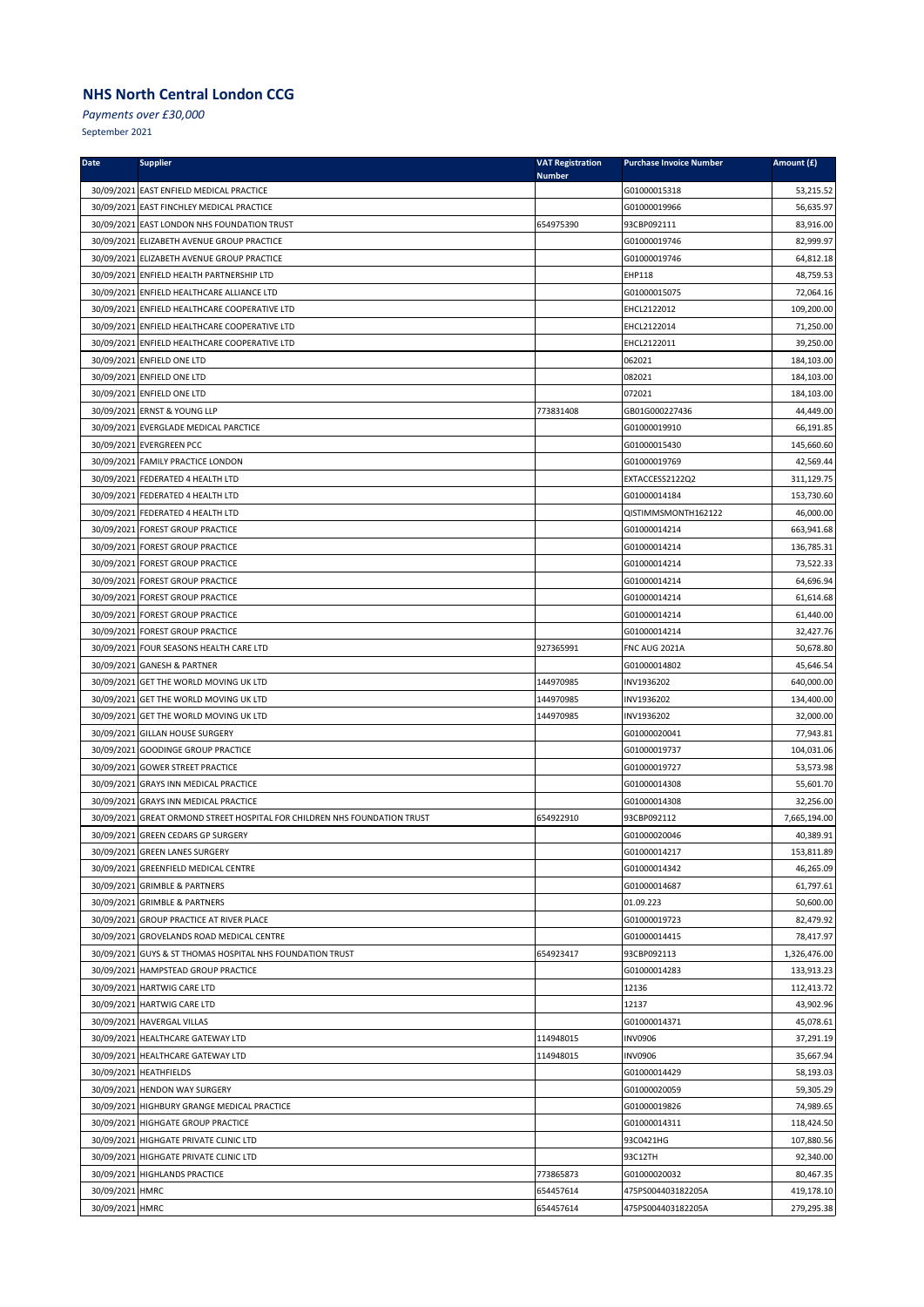*Payments over £30,000*

| <b>Date</b>     | <b>Supplier</b>                                                 | <b>VAT Registration</b><br><b>Number</b> | <b>Purchase Invoice Number</b> | Amount (£)   |
|-----------------|-----------------------------------------------------------------|------------------------------------------|--------------------------------|--------------|
| 30/09/2021 HMRC |                                                                 | 654457614                                | 475PS004403182205A             | 181,519.32   |
|                 | 30/09/2021 HOLBORN MEDICAL CENTRE                               |                                          | G01000014348                   | 90,689.68    |
|                 | 30/09/2021 HOMERTON UNIVERSITY HOSPITAL NHS FOUNDATION TRUST    | 654965884                                | 93CBP092114                    | 1,392,598.00 |
|                 | 30/09/2021 HORNSEY WOOD GREEN GP                                |                                          | G01000020037                   | 50,747.86    |
|                 | 30/09/2021 HURLEY CLINIC                                        |                                          | 101133-07-SEP-2021             | 69,639.54    |
|                 | 30/09/2021 HURLEY CLINIC                                        |                                          | G01000014896                   | 69,639.54    |
|                 | 30/09/2021 IMPERIAL COLLEGE HEALTHCARE NHS TRUST                | 654945990                                | 93CBP092115                    | 1,669,144.00 |
|                 | 30/09/2021   IPLATO HEALTHCARE LTD                              | 906258620                                | 14062                          | 52,500.00    |
|                 | 30/09/2021   IPLATO HEALTHCARE LTD                              | 906258620                                | 14062                          | 37,500.00    |
|                 | 30/09/2021 IPLATO HEALTHCARE LTD                                | 906258620                                | 14062                          | 37,500.00    |
|                 | 30/09/2021 ISAACSON & PARTNERS                                  |                                          | G01000019944                   | 38,298.03    |
|                 | 30/09/2021 ISLINGTON CENTRAL MEDICAL CENTRE                     |                                          | G01000019740                   | 165,329.14   |
|                 | 30/09/2021 ISLINGTON COUNCIL                                    | 232 7514 79                              | RH00489                        | 2,525,000.00 |
|                 | 30/09/2021 ISLINGTON COUNCIL                                    | 232 7514 79                              | RH00502                        | 2,525,000.00 |
|                 | 30/09/2021 ISLINGTON COUNCIL                                    | 232 7514 79                              | FA05455                        | 45,000.00    |
|                 | 30/09/2021 ISLINGTON COUNCIL                                    | 232 7514 79                              | RH00513                        | 32,520.00    |
|                 | 30/09/2021 ISLINGTON COUNCIL                                    | 232 7514 79                              | RH00521                        | 32,520.00    |
|                 | 30/09/2021 ISLINGTON GP GROUP LTD (THE)                         |                                          | ARRSINV0821                    | 141,650.03   |
|                 | 30/09/2021 ISLINGTON GP GROUP LTD (THE)                         |                                          | ACCOV19INV0821                 | 140,000.00   |
|                 | 30/09/2021 ISLINGTON GP GROUP LTD (THE)                         |                                          | HUBINV0921                     | 121,588.67   |
|                 | 30/09/2021 ISLINGTON GP GROUP LTD (THE)                         |                                          | SMIINV0921                     | 65,984.20    |
|                 | 30/09/2021 ISLINGTON GP GROUP LTD (THE)                         |                                          | WICINV0921                     | 55,500.00    |
|                 | 30/09/2021 ISLINGTON GP GROUP LTD (THE)                         |                                          | FEDINFINV0921                  | 41,500.00    |
|                 | 30/09/2021 ISLINGTON GP GROUP LTD (THE)                         |                                          | ENTINV0821                     | 33,758.25    |
|                 | 30/09/2021 JAI MEDICAL CENTRE                                   |                                          | G01000019949                   | 66,914.64    |
|                 | 30/09/2021 JAMES WIGG PRACTICE                                  |                                          | G01000014325                   | 185,361.45   |
|                 | 30/09/2021 JAMES WIGG PRACTICE                                  |                                          | G01000014325                   | 71,603.94    |
|                 | 30/09/2021 JAMES WIGG PRACTICE                                  |                                          | 101137-15-SEP-2021             | 34,448.59    |
|                 | 30/09/2021 JEWISH CARE                                          | 587033133                                | FNCAUG2106F                    | 59,013.60    |
|                 | 30/09/2021 JEWISH CARE                                          | 587033133                                | BARNETCCG71013015              | 31,088.00    |
|                 | 30/09/2021 JOSEPH ARAZI                                         |                                          | 101136-13-SEP-2021             | 50,489.29    |
|                 | 30/09/2021 JS MEDICAL PRACTICE                                  |                                          | G01000014365                   | 98,172.59    |
|                 | 30/09/2021 KEANE & PARTNER                                      |                                          | G01000015648                   | 34,763.49    |
|                 | 30/09/2021 KEATS GROUP PRACTICE                                 |                                          | G01000014373                   | 95,682.83    |
|                 | 30/09/2021 KEATS SURGERY                                        |                                          | G01000020005                   | 38,965.18    |
|                 | 30/09/2021 KILLICK STREET HEALTH CENTRE                         |                                          | G01000019806                   | 93,167.87    |
|                 | 30/09/2021 KILLICK STREET HEALTH CENTRE                         |                                          | G01000019806                   | 45,887.50    |
|                 | 30/09/2021 KING'S COLLEGE HOSPITAL NHS FOUNDATION TRUST         | 654926800                                | 93CBP092116                    | 221,672.00   |
|                 | 30/09/2021 LANE END MEDICAL GROUP                               |                                          | G01000019970                   | 95,761.60    |
|                 | 30/09/2021 LANE END MEDICAL GROUP                               |                                          | G01000019970                   | 62,137.50    |
|                 | 30/09/2021 LATYMER ROAD SURGERY                                 |                                          | G01000019888                   | 35,254.82    |
|                 | 30/09/2021 LEWISHAM & GREENWICH NHS TRUST                       | 654928206                                | 93CBP092117                    | 57,513.00    |
|                 | 30/09/2021 LICHFIELD GROVE SURGERY                              |                                          | G01000014488                   | 40,460.05    |
|                 | 30/09/2021 LONDON AMBULANCE SERVICE NHS TRUST                   | 654967192                                | 93CBP092118                    | 5,383,046.00 |
|                 | 30/09/2021 LONDON BOROUGH OF CAMDEN                             | 232 3164 03                              | 24242048                       | 4,796,104.00 |
|                 | 30/09/2021 LONDON BOROUGH OF CAMDEN                             | 232 3164 03                              | 24114863                       | 183,533.32   |
|                 | 30/09/2021 LONDON BOROUGH OF CAMDEN                             | 232 3164 03                              | 24268662                       | 102,541.40   |
|                 | 30/09/2021 LONDON BOROUGH OF CAMDEN                             | 232 3164 03                              | 24169949                       | 97,789.33    |
|                 | 30/09/2021 LONDON BOROUGH OF ENFIELD                            | 220670890                                | 83668188                       | 1,235,829.34 |
|                 | 30/09/2021 LONDON BOROUGH OF ENFIELD                            | 220670890                                | 84258774                       | 750,000.00   |
|                 | 30/09/2021 LONDON BOROUGH OF ENFIELD                            | 220670890                                | 84258782                       | 485,829.34   |
|                 | 30/09/2021 LONDON CENTRAL & WEST UNSCHEDULED CARE COLLABORATIVE | 193468765                                | 4483                           | 367,912.55   |
|                 | 30/09/2021 LONDON CENTRAL & WEST UNSCHEDULED CARE COLLABORATIVE | 193468765                                | 4485                           | 262,794.65   |
|                 | 30/09/2021 LONDON CENTRAL & WEST UNSCHEDULED CARE COLLABORATIVE | 193468765                                | 4484                           | 236,515.19   |
|                 | 30/09/2021 LONDON CENTRAL & WEST UNSCHEDULED CARE COLLABORATIVE | 193468765                                | 4487                           | 223,375.53   |
|                 | 30/09/2021 LONDON CENTRAL & WEST UNSCHEDULED CARE COLLABORATIVE | 193468765                                | 4486                           | 113,570.35   |
|                 | 30/09/2021 LONDON CENTRAL & WEST UNSCHEDULED CARE COLLABORATIVE | 193468765                                | 4486                           | 109,805.18   |
|                 | 30/09/2021 LONDON NORTH WEST HEALTHCARE NHS TRUST               | 654463720                                | 93CBP092119                    | 1,362,981.00 |
|                 | 30/09/2021 LONDONWIDE LMCS                                      |                                          | 2803                           | 69,373.00    |
|                 | 30/09/2021 LONDONWIDE LMCS                                      |                                          | 2805                           | 55,990.75    |
|                 | 30/09/2021 LONDONWIDE LMCS                                      |                                          | 2806                           | 52,309.25    |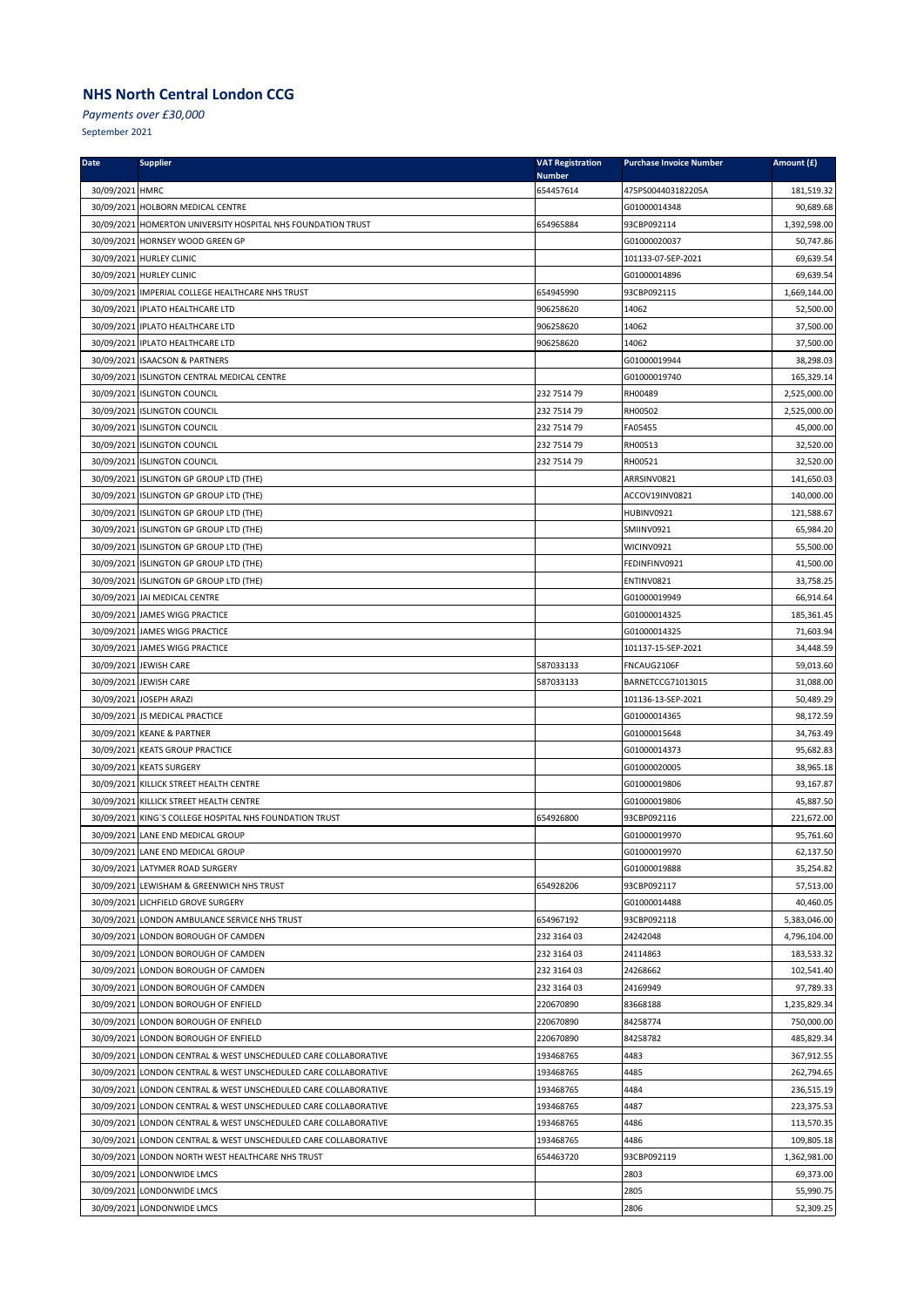*Payments over £30,000*

| <b>Date</b>          | <b>Supplier</b>                                          | <b>VAT Registration</b><br><b>Number</b> | <b>Purchase Invoice Number</b> | Amount (£)    |
|----------------------|----------------------------------------------------------|------------------------------------------|--------------------------------|---------------|
|                      | 30/09/2021 LONDONWIDE LMCS                               |                                          | 2804                           | 48,574.75     |
|                      | 30/09/2021 LONDONWIDE LMCS                               |                                          | 2807                           | 43,373.00     |
|                      | 30/09/2021 LONGROVE SURGERY                              |                                          | G01000014576                   | 135,294.21    |
|                      | 30/09/2021 LONGROVE SURGERY                              |                                          | G01000014576                   | 80,063.04     |
|                      | 30/09/2021 LUKKA CARE HOMES (2010) LTD                   |                                          | <b>FNC AUG 2021</b>            | 49,848.00     |
|                      | 30/09/2021 MAGICARE LTD                                  |                                          | <b>FNC AUG 2021</b>            | 32,830.00     |
|                      | 30/09/2021 MARIA MALLABAND CARE GROUP                    |                                          | KN007500                       | 67,542.90     |
|                      | 30/09/2021 MARIE CURIE                                   | 626722537                                | 13511                          | 400,000.00    |
|                      | 30/09/2021 MARIE CURIE                                   | 626722537                                | 13514                          | 132,500.00    |
|                      | 30/09/2021 MARIE CURIE                                   | 626722537                                | 13513                          | 94,218.00     |
|                      | 30/09/2021 MARIE CURIE                                   | 626722537                                | 13506                          | 55,900.00     |
|                      | 30/09/2021 MARIE STOPES INTERNATIONAL                    | 882426016                                | MS211699                       | 81,620.25     |
|                      | 30/09/2021 MCCOLLUM & PARTNERS                           |                                          | G01000019929                   | 57,893.97     |
| 30/09/2021 MCELLIGOT |                                                          |                                          | G01000015332                   | 38,434.59     |
|                      | 30/09/2021 MEDICAL CENTRE HOLLOWAY ROAD                  |                                          | G01000015446                   | 46,502.19     |
|                      | 30/09/2021 MEDICARE MEDICAL SERVICES LLP                 |                                          | M0721                          | 82,563.50     |
|                      | 30/09/2021 MEDICARE MEDICAL SERVICES LLP                 |                                          | M10821                         | 82,563.50     |
|                      | 30/09/2021 MID AND SOUTH ESSEX FOUNDATION TRUST          | GB 654942902                             | 93CBP092104                    | 45,285.00     |
|                      | 30/09/2021 MILDMAY MEDICAL PRACTICE                      |                                          | G01000019798                   | 49,684.24     |
|                      | 30/09/2021 MILLER PRACTICE                               |                                          | G01000019787                   | 85,895.33     |
|                      | 30/09/2021 MILLWAY MEDICAL PRACTICE                      |                                          | G01000014511                   | 135,868.02    |
|                      | 30/09/2021 MIND IN CAMDEN                                |                                          | 1685                           | 38,000.00     |
|                      | 30/09/2021 MIND IN ENFIELD AND BARNET                    |                                          | MIE0183                        | 77,500.00     |
|                      | 30/09/2021 MIND IN ENFIELD AND BARNET                    |                                          | MIE0184                        | 77,500.00     |
| 30/09/2021 MK LAMBA  |                                                          |                                          | G01000014933                   | 69,805.63     |
|                      | 30/09/2021 MOORFIELDS EYE HOSPITAL NHS FOUNDATION TRUST  | 654930716                                | 93CBP092120                    | 3,826,442.00  |
|                      | 30/09/2021 MORECAMBE SURGERY                             |                                          | G01000019885                   | 39,251.36     |
|                      | 30/09/2021 MORRIS HOUSE GROUP PRACTICE                   |                                          | G01000020016                   | 107,703.46    |
|                      | 30/09/2021 MULBERRY MEDICAL PRACTICE                     |                                          | G01000019961                   | 65,904.07     |
|                      | 30/09/2021 MUSEUM PRACTICE                               |                                          | G01000014610                   | 44,071.45     |
|                      | 30/09/2021 MUSWELL HILL PRACTICE                         |                                          | G01000015296                   | 101,328.68    |
|                      | 30/09/2021 MY SUPPORT MONEY                              |                                          | OCT21ECCG                      | 49,163.55     |
|                      | 30/09/2021 MY SUPPORT MONEY                              |                                          | OCTE21ECCG                     | 41,724.03     |
|                      | 30/09/2021 MY SUPPORT MONEY                              |                                          | OCTB21ECCG                     | 41,195.68     |
|                      | 30/09/2021 MY SUPPORT MONEY                              |                                          | OCTF21ECCG                     | 40,520.17     |
|                      | 30/09/2021 MY SUPPORT MONEY                              |                                          | OCTD21ECCG                     | 33,421.22     |
|                      | 30/09/2021 NATGAB SERVICES LTD                           |                                          | NATGAB002682ES                 | 54,586.80     |
|                      | 30/09/2021 NATGAB SERVICES LTD                           |                                          | NATGABSAUG2021                 | 49,538.03     |
|                      | 30/09/2021 NATGAB SERVICES LTD                           |                                          | NATGABSAUG2021                 | 45,536.26     |
|                      | 30/09/2021 NHS NEL CSU                                   | GB654442045                              | 7312816680                     | 44,422.10     |
|                      | 30/09/2021 NIGHTINGALE HOUSE SURGERY                     |                                          | G01000014545                   | 51,012.26     |
|                      | 30/09/2021 NORTH EAST LONDON NHS FOUNDATION TRUST        | 654404447                                | 93CBP092121                    | 299,963.00    |
|                      | 30/09/2021 NORTH LONDON HEALTH CENTRE                    |                                          | G01000019881                   | 63,103.20     |
|                      | 30/09/2021 NORTH LONDON HOSPICE                          |                                          | BARPCT001407                   | 518,392.00    |
|                      | 30/09/2021 NORTH LONDON HOSPICE                          |                                          | ENFPCT001396                   | 105,662.50    |
|                      | 30/09/2021 NORTH LONDON HOSPICE                          |                                          | ENFPCT001397                   | 105,662.50    |
|                      | 30/09/2021 NORTH MIDDLESEX UNIVERSITY HOSPITAL NHS TRUST | 654946204                                | 93CBP092122                    | 24,560,233.00 |
|                      | 30/09/2021 NORTHERN MEDICAL CENTRE                       |                                          | G01000019802                   | 75,555.76     |
|                      | 30/09/2021 OAK LODGE MEDICAL CENTRE                      |                                          | G01000019940                   | 126,241.98    |
|                      | 30/09/2021 OAKLEIGH ROAD HEALTH CENTRE                   |                                          | G01000019901                   | 64,959.47     |
|                      | 30/09/2021 OAKWOOD MEDICAL CENTRE LONDON                 |                                          | G01000014780                   | 53,451.91     |
|                      | 30/09/2021 OLD COURTHOUSE SURGERY                        |                                          | G01000019914                   | 69,074.24     |
|                      | 30/09/2021 ORDANCE UNITY CENTRE FOR HEALTH               |                                          | G01000015700                   | 176,049.37    |
|                      | 30/09/2021 OURRIS PROPERTIES LTD                         |                                          | FNC AUG 21                     | 31,480.01     |
|                      | 30/09/2021 OURRIS PROPERTIES LTD                         |                                          | 508656                         | 31,000.01     |
|                      | 30/09/2021 PAINTER & PARTNERS                            |                                          | G01000019955                   | 71,255.17     |
|                      | 30/09/2021 PARK END SURGERY                              |                                          | G01000014864                   | 60,614.24     |
|                      | 30/09/2021 PARLIAMENT HILL SURGERY                       |                                          | G01000014811                   | 63,479.91     |
|                      | 30/09/2021 PARTNERS (THE) T/A 157 PRACTICE               |                                          | G01000015103                   | 40,583.39     |
|                      | 30/09/2021 PHOENIX PRACTICE LONDON                       |                                          | G01000019994                   | 69,543.98     |
|                      | 30/09/2021 PHOENIX PRACTICE LONDON                       |                                          | G01000019994                   | 43,073.22     |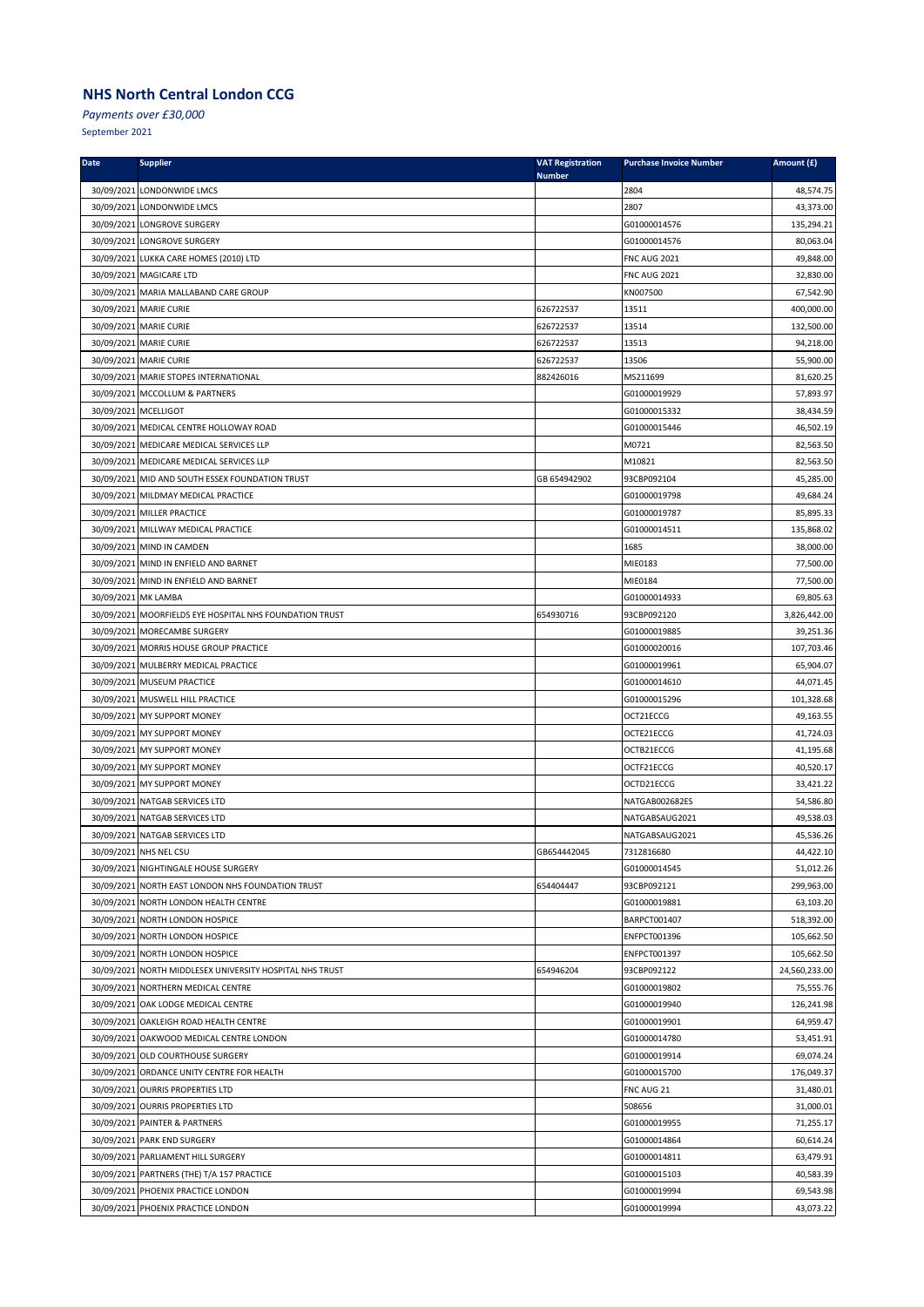*Payments over £30,000*

| <b>Date</b>         | <b>Supplier</b>                                                                                                | <b>VAT Registration</b><br><b>Number</b> | <b>Purchase Invoice Number</b> | Amount (£)                 |
|---------------------|----------------------------------------------------------------------------------------------------------------|------------------------------------------|--------------------------------|----------------------------|
|                     | 30/09/2021 PINTO & PARTNERS                                                                                    |                                          | G01000019937                   | 51,249.85                  |
|                     | 30/09/2021 PRACTICAL CARE                                                                                      |                                          | 253821                         | 65,612.37                  |
|                     | 30/09/2021 PRACTICAL CARE                                                                                      |                                          | 253821                         | 48,159.66                  |
|                     | 30/09/2021 PRACTICAL CARE                                                                                      |                                          | 253821                         | 45,401.60                  |
|                     | 30/09/2021 PRIMROSE HILL SURGERY                                                                               |                                          | G01000019743                   | 64,057.09                  |
|                     | 30/09/2021 PRINCE OF WALES ROAD                                                                                |                                          | G01000014665                   | 76,150.54                  |
|                     | 30/09/2021 PRINCESS ALEXANDRA HOSPITAL NHS TRUST (THE)                                                         | 654941317                                | 93CBP092129                    | 110,894.00                 |
|                     | 30/09/2021 QUEENS CRESCENT PRACTICE                                                                            |                                          | G01000019816                   | 52,195.20                  |
|                     | 30/09/2021 QUEENS CRESCENT PRACTICE                                                                            |                                          | G01000019816                   | 45,990.97                  |
|                     | 30/09/2021 QUEENSWOOD MEDICAL PRACTICE                                                                         |                                          | G01000020055                   | 167,464.35                 |
|                     | 30/09/2021 RAINBOW PRACTICE                                                                                    |                                          | G01000014753                   | 45,631.54                  |
|                     | 30/09/2021 RAVENSCROFT MEDICAL CENTRE                                                                          |                                          | G01000014768                   | 35,135.78                  |
|                     | 30/09/2021 REGENTS PARK PRACTICE (THE)                                                                         |                                          | G01000015589                   | 51,266.81                  |
| 30/09/2021 RELATE   |                                                                                                                | 272795031                                | 22230                          | 50,000.00                  |
|                     | 30/09/2021 RICHMOND FELLOWSHIP                                                                                 | 100210314                                | CUSTINV00142099                | 106,646.84                 |
|                     | 30/09/2021 RICHMOND FELLOWSHIP                                                                                 | 100210314                                | CUSTINV00142097                | 106,646.83                 |
|                     | 30/09/2021 RICHMOND FELLOWSHIP                                                                                 | 100210314                                | CUSTINV00142096                | 106,646.83                 |
|                     | 30/09/2021 RICHMOND FELLOWSHIP                                                                                 | 100210314                                | CUSTINVREBILL00060             | 106,646.83                 |
|                     | 30/09/2021 RICHMOND FELLOWSHIP                                                                                 | 100210314                                | CUSTINV00142098                | 106,646.83                 |
|                     | 30/09/2021 RICHMOND FELLOWSHIP                                                                                 | 100210314                                | CUSTINV00142239                | 106,646.83                 |
|                     | 30/09/2021 RICHMOND FELLOWSHIP                                                                                 | 100210314                                | CUSTLNV00129432                | 104,898.25                 |
|                     | 30/09/2021 RICHMOND FELLOWSHIP                                                                                 | 100210314                                | CUSTLNV00119588                | 104,898.25                 |
|                     | 30/09/2021 RIDGMOUNT PRACTICE                                                                                  |                                          | G01000019781                   | 122,568.72                 |
|                     | 30/09/2021 RISE GROUP PRACTICE                                                                                 |                                          | G01000019778                   | 42,447.26                  |
|                     | 30/09/2021 RITCHIE STREET GROUP PRACTICE                                                                       |                                          | G01000019761                   | 144,888.78                 |
|                     | 30/09/2021 ROMAN WAY MEDICAL CENTRE                                                                            |                                          | G01000019733                   | 32,016.79                  |
|                     | 30/09/2021 ROYAL FREE LONDON NHS FOUNDATION TRUST                                                              | 654946987                                | 93CBP092124                    | 48,581,524.00              |
|                     | 30/09/2021 ROYAL MARSDEN NHS FOUNDATION TRUST (THE)                                                            | 65 4947396                               | 93CBP092130                    | 78,291.00                  |
|                     | 30/09/2021 ROYAL NATIONAL ORTHOPAEDIC HOSPITAL NHS TRUST                                                       | 654947494                                | 93CBP092125                    | 4,139,652.00               |
|                     | 30/09/2021 RUTLAND HOUSE                                                                                       |                                          | G01000014771                   | 77,034.73                  |
| 30/09/2021 S PRASAD |                                                                                                                |                                          | G01000019986                   | 39,239.00                  |
|                     | 30/09/2021 SOBELL MEDICAL CENTRE                                                                               |                                          | G01000019851                   | 34,910.11                  |
|                     | 30/09/2021 SOMERSET GARDENS HEALTH CENTRE                                                                      |                                          | G01000015182                   | 107,846.77                 |
|                     | 30/09/2021 SOUTH LONDON AND MAUDSLEY NHS FOUNDATION TRUST                                                      | 654971403                                | 93CBP092126                    | 135,461.00                 |
|                     | 30/09/2021 SOUTHGATE SURGERY                                                                                   |                                          | G01000015224                   | 69,885.63                  |
|                     | 30/09/2021 SQUIRES LANE PRACTICE                                                                               |                                          | G01000019906                   | 38,659.56                  |
|                     | 30/09/2021 ST ANDREWS MEDICAL PRACTICE                                                                         |                                          | G01000015087                   | 79,960.94                  |
|                     | 30/09/2021 ST GEORGES MEDICAL CENTRE                                                                           |                                          | G01000015213                   | 80,256.89                  |
|                     | 30/09/2021 ST GEORGES UNIVERSITY HOSPITALS NHS FOUNDATION TRUST                                                | GB654461922                              | 93CBP092127                    | 121,800.00                 |
|                     | 30/09/2021 ST JOHNS VILLA                                                                                      |                                          | G01000019959                   | 68,844.96                  |
|                     | 30/09/2021 ST JOHNS WAY MEDICAL CENTRE                                                                         |                                          | G01000019750                   | 105,080.57                 |
|                     | 30/09/2021 ST JOSEPHS HOSPICE                                                                                  |                                          | 3609                           | 75,250.00                  |
|                     | 30/09/2021 ST PETERS STREET MEDICAL CENTRE                                                                     |                                          | G01000019772                   | 96,967.87                  |
|                     | 30/09/2021 ST PHILIPS MEDICAL CENTRE                                                                           |                                          | G01000019842                   | 87,762.49                  |
|                     | 30/09/2021 STROUD GREEN MEDICAL PRACTICE                                                                       |                                          | G01000019857                   | 48,470.47                  |
|                     | 30/09/2021 STUART CRESCENT HEALTH CENTRE                                                                       |                                          | G01000015013                   | 51,908.67                  |
|                     | 30/09/2021 SUPREME HOUSE SURGERY                                                                               |                                          | G01000019933                   | 31,423.36                  |
|                     | 30/09/2021 SWISS COTTAGE SURGERY                                                                               |                                          | G01000019834                   | 101,008.90                 |
|                     | 30/09/2021 TAVISTOCK AND PORTMAN NHS FOUNDATION TRUST                                                          | 654945403                                | 93CBP092128                    | 1,151,231.00               |
|                     | 30/09/2021 TEMPLE FORTUNE HEALTH CENTRE PHGH                                                                   |                                          | G01000014628                   | 78,956.35                  |
|                     | 30/09/2021 TEMPLE FORTUNE MEDICAL GROUP                                                                        |                                          | G01000019982                   | 55,084.48                  |
|                     | 30/09/2021 TORRINGTON PARK GROUP PRACTICE                                                                      |                                          | G01000015476                   | 88,159.73                  |
|                     | 30/09/2021 TORRINGTON SPEEDWELL PRACTICE                                                                       |                                          | G01000015659                   | 76,014.47                  |
|                     | 30/09/2021 TUFNELL SURGERY                                                                                     |                                          | G01000019845                   | 84,845.84                  |
|                     | 30/09/2021 TWINGLOBE CARE LTD                                                                                  |                                          | 0821A                          | 187,267.66                 |
|                     | 30/09/2021 TWINGLOBE CARE LTD                                                                                  |                                          | 0821A                          | 75,611.63                  |
|                     | 30/09/2021 TWINGLOBE CARE LTD                                                                                  |                                          | 0821A                          | 34,335.72                  |
|                     | 30/09/2021 TWINGLOBE CARE LTD                                                                                  |                                          | <b>FNC AUG 2021</b>            | 31,784.80                  |
|                     | 30/09/2021 TWINING ENTERPRISE                                                                                  |                                          | 1327                           | 73,900.00                  |
|                     | 30/09/2021 TYNEMOUTH ROAD HEALTH CENTRE<br>30/09/2021 UNIVERSITY COLLEGE LONDON HOSPITALS NHS FOUNDATION TRUST | 654948687                                | G01000015581<br>93CBP092131    | 75,316.47<br>46,415,705.00 |
|                     |                                                                                                                |                                          |                                |                            |